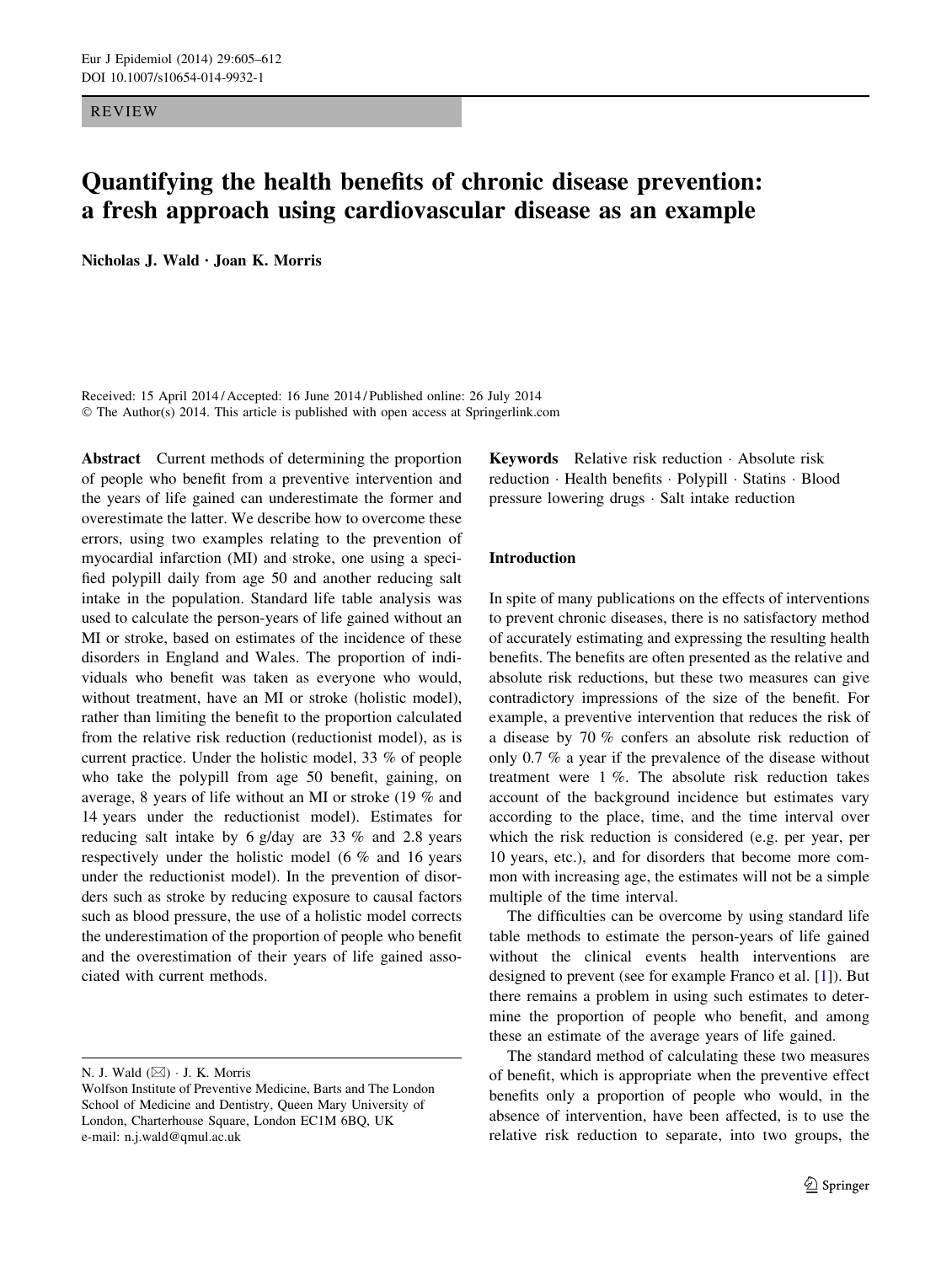number of people who would have had a clinical event that the intervention is designed to prevent: one that experiences all the benefit, and another that experiences no benefit. For example, if, in 1,000 people, ten would have a clinical event in the absence of treatment, and the preventive treatment reduces risk by 50 %, the benefit is taken to be limited to five of the ten, while the other five have no benefit at all. This model (which we refer to as the reductionist model) is sometimes appropriate, for example, with the use of folic acid supplements before and during early pregnancy to prevent a neural tube defect. In this example the only babies who benefit are those in whom the defect was prevented. Not all babies who would have had a neural tube defect in the absence of taking a folic acid supplement benefit; those who have such a defect in spite of taking supplements receive no benefit.

The standard method that uses the reductionist model is, however, not appropriate for the prevention of a chronic disease, such as ischaemic heart disease, in which clinical events arise from the disease over time, and the preventive effect is expected to benefit everyone who would, in the absence of intervention, have been affected. In these circumstances the incidence of clinical events arising from the disease is reduced by reducing exposure to the causes of the disease. In expectation, the clinical events will be delayed in everyone who would have had an ischaemic heart disease event when not taking preventive treatment, some for short periods and others by longer. The benefit will not be restricted to those for whom the ischaemic heart disease event was completely prevented; it will also extend to those for whom the event was delayed. In our example above, in which ten people have a clinical event in the absence of treatment, in expectation, all ten would benefit by having their clinical event delayed as well as prevented altogether. This implies a different model, which we propose here and refer to as the holistic model. The total person-years of life gained is the same for both models, say 100; in the holistic model each person who benefits gains 10 years on average (100/10) but in the reductionist model it is 20 (100/5).

We here use two examples to illustrate the application of the holistic model in determining health benefits: (1) the prevention of myocardial infarction and stroke through taking a combination of blood pressure lowering drugs and a statin (polypill), and (2) the prevention of these disorders through reducing daily salt intake.

#### Methods

Standard life table methods were used to estimate two specified health benefits, namely (1) the proportion of individuals who adopt a preventive intervention who will directly benefit from the intervention (Health Benefit<sub>proportion</sub>;  $HB_p$ ) over their lifetime (up to age 99 or prior death), and among these (2) the average years of life gained without the disorder or disorders that the intervention is designed to prevent (Health Benefit<sub>average gain</sub>; HB<sub>ag</sub>). At the end of each year of age a person could be: (1) alive without the specified disorder, or (2) alive or dead with the specified disorder, or (3) dead without the specified disorder. This takes into account so called ''competing'' causes of death. Over time, individuals can move from 1 to 2 or from 1 to 3, but not from 2 to 3, 2 to 1, nor 3 to 1. Separate sex specific life tables were constructed for people who do not receive the preventive intervention and for those who do.

For people who do not have the preventive intervention, the probability of moving from state 1 to 2 was the age-sex specific annual incidence of the first occurrence of the specified disorder (see "Appendix" for details), and the probability of moving from state 1 to 3 was the age-sex specific annual mortality from all causes, excluding the specified disorder [\[2](#page-7-0)].

For people who do have the preventive intervention, the probability of moving from state 1 to state 2 was the agesex specific annual incidence of the first occurrence of the specified disorder multiplied by the age-sex specific relative risk reductions arising from the preventive intervention, and the probability of moving from state 1 to 3 was the same as for people who did not have the intervention.

Under the holistic model the number of people who benefit is all those who had the specified disorder in the no intervention group. Under the reductionist model only a proportion benefit, that proportion being the estimate of the relative risk reduction. Numerically, this is equivalent to the number of people who benefit, taken as those who have the specified disorder in the no intervention group minus those who have the specified disorder in the intervention group. Their average gain in disorder-free life is the total disorder-free years of life gained, divided by the number of people who benefit under each model. No discounting of the gain was adopted because in policy terms a year of life gained in people of a given age now should not be assigned a greater value than one in people of the same age in the future [[3\]](#page-7-0). Also, the use of quality adjusted life years (QUALYs) gained does not arise because we consider years gained without a clinical event that the intervention is designed to prevent.

Figure [1](#page-2-0) illustrates the difference between the holistic and reductionist models. The figure shows two hypothetical individuals (A and B) aged 50 who, without treatment, have a myocardial infarction at age 55, but on treatment this would have been delayed by 10 years. Individual A has a myocardial infarction aged 65, and Individual B dies of cancer at age 60. Under the holistic model both individuals benefit because both gain extra years of life without a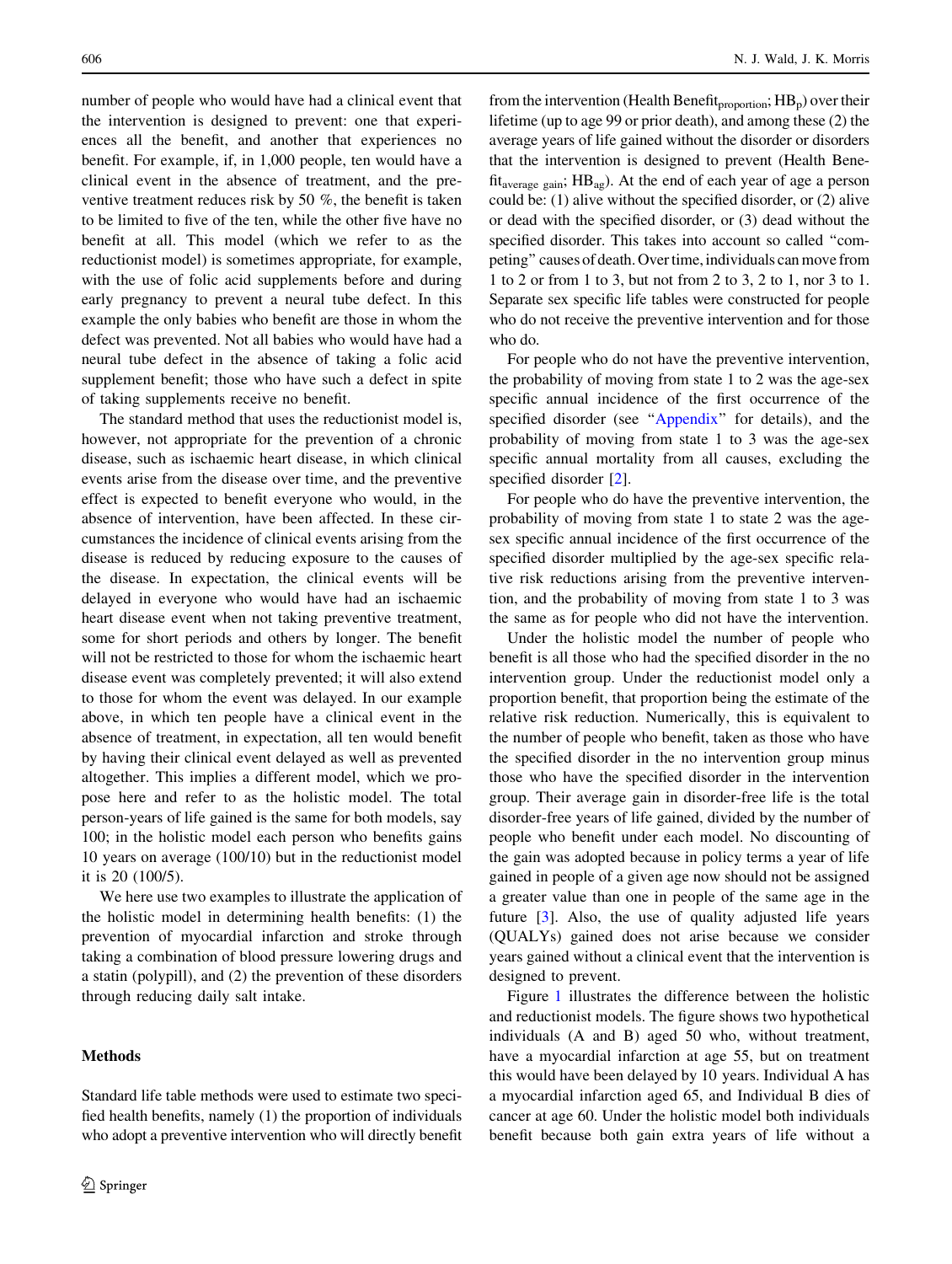<span id="page-2-0"></span>



myocardial infarction or stroke. A gains 10 years but B gains only 5 years. Under the reductionist model A does not benefit because he has a myocardial infarction, albeit 10 years later than would otherwise be the case, but B does benefit even though the benefit is less, due to the intercurrent death from cancer. The years of life gained for A and B together is 15, so under the reductionist model the average is 15 years (15/1) while under the holistic model it is 7.5 years (15/2). The reductionist model systematically underestimates the proportion of people who benefit and overestimates the years of life they gain.

We applied the holistic model to two different interventions, both designed to prevent a first myocardial infarction or stroke, and compared the results with those obtained using the reductionist model. We did not perform an economic analysis because the purpose of our paper was limited to assessing health benefits. The two interventions were: (1) use of a daily four component polypill consisting of amlodipine 2.5 mg, losartan 25 mg, hydrochlorothiazide 12.5 mg, and simvastatin 20 mg taken from ages 50, 60, 70 or 80 and (2) daily salt intake reductions of 1.5, 3, 4.5 and 6.0 g. We used these two examples because their effects are well documented quantitatively, and because of their potential in preventing cardiovascular disease [[4–8\]](#page-7-0). We also considered the blood pressure drugs used alone, the statin alone, and both the salt reduction and polypill used together. The appendix gives further details specific to these examples.

Statistical analyses were performed using the R statistical package.

#### Results

Table [1](#page-3-0) shows estimates of the two specified health benefits ( $HB<sub>p</sub>$  and  $HB<sub>ag</sub>$ ) using the holistic model, according to the age at which people start to take the polypill. The table also shows the relative and absolute risk reductions. The relative risk reduction is 56 % in people starting treatment at age 50, and the absolute annual risk reduction is 0.37 %. An estimated 33 % of people taking the preventive treatment benefit  $(HB_p)$ , and these gain, on average, 8.0 years of life without a myocardial infarction or stroke  $(HB_{a\sigma})$ . The remaining 67 % do not benefit, because they die from another disorder before they would have had a myocardial infarction or stroke.

Table [1](#page-3-0) shows that the specified health benefits diminish with increasing age of starting the polypill, both in respect of the percentage who benefit and the average years of life gained, although the effect on the percentage who benefit is modest. For example, at age 50 the percentage who benefit is 33 % compared with 29 % for those who start at age 80, and the years of life gained reduce from 8.0 to 3.4, respectively.

Table [2](#page-3-0) shows estimates of the health benefits among individuals aged 50 or older according to the level of salt intake reduction. If salt intake is reduced by 6 g/day, 33 % of individuals benefit  $(HB_p)$  and they gain, on average, 2.8 years without a myocardial infarction or stroke  $(HB_{a\sigma})$ .

Table [3](#page-3-0) compares the two specified health benefit measures among people aged 50 and over for different preventive strategies. The proportions of people who benefit are the same  $(33 \%)$ , but the years of life gained without a myocardial infarction or stroke varies from 2.8 to 8.8 years.

### Discussion

Specifying both the percentage of people who benefit from a health intervention  $(HB_p)$  and, among these, the average years of life gained without the disorder in question (myocardial infarction and stroke in our examples) is a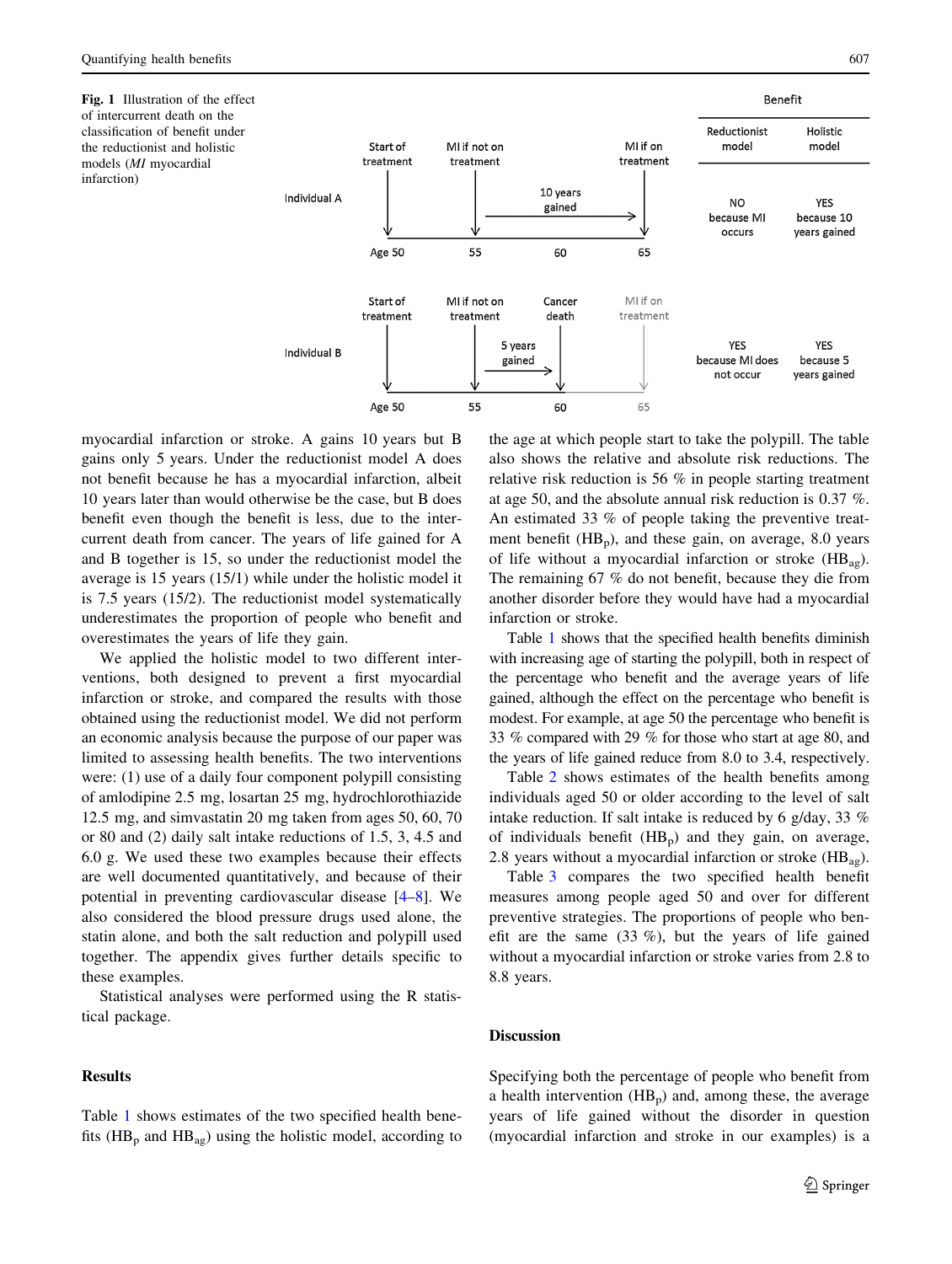| Taking<br>polypill from<br>specified age<br>to age 99 | Proportion of people who<br>will have first MI or stroke<br>in the absence of treatment<br>(%) | Proportion of people who<br>will have first MI or<br>stroke whilst taking<br>polypill $(\%)$ | Relative<br>risk<br>reduction<br>$(\%)$ | Absolute<br>annual risk<br>reduction<br>$(\%)$ | Proportion<br>who<br>benefit<br>$(HBp)$ $(\%)$ | Among those who benefit :<br>average years of life gained<br>without an MI or stroke<br>(HBag) |
|-------------------------------------------------------|------------------------------------------------------------------------------------------------|----------------------------------------------------------------------------------------------|-----------------------------------------|------------------------------------------------|------------------------------------------------|------------------------------------------------------------------------------------------------|
| 50                                                    | 33                                                                                             | 15                                                                                           | 56                                      | 0.37                                           | 33                                             | 8.0                                                                                            |
| 60                                                    | 33                                                                                             | 15                                                                                           | 55                                      | 0.45                                           | 33                                             | 6.7                                                                                            |
| 70                                                    | 31                                                                                             | 15                                                                                           | 53                                      | 0.55                                           | 31                                             | 5.1                                                                                            |
| 80                                                    | 29                                                                                             | 14                                                                                           | 51                                      | 0.74                                           | 29                                             | 3.4                                                                                            |
|                                                       |                                                                                                |                                                                                              |                                         |                                                |                                                |                                                                                                |

<span id="page-3-0"></span>Table 1 Estimates relating to the prevention of a first myocardial infarction (MI) or stroke ("disorder") in people taking the polypill daily from specified ages

Table 2 Estimates relating to the prevention of a first myocardial infarction (MI) or stroke in individuals aged 50 and above according to specified daily salt reduction

| Salt reduction<br>(g/day) | Proportion of people<br>who will have first MI<br>or stroke in the absence<br>of treatment $(\% )$ | Proportion of people<br>who will have first MI or<br>stroke with a reduced<br>salt intake $(\% )$ | Relative risk<br>reduction $(\%)$ | Absolute<br>annual risk<br>reduction $(\% )$ | Proportion<br>who benefit<br>$(HBp)$ $(\%)$ | Among those who<br>benefit: average years<br>of life gained without an<br>MI or stroke $(HB_{a\sigma})$ |
|---------------------------|----------------------------------------------------------------------------------------------------|---------------------------------------------------------------------------------------------------|-----------------------------------|----------------------------------------------|---------------------------------------------|---------------------------------------------------------------------------------------------------------|
| 1.5                       | 33                                                                                                 | 32                                                                                                |                                   | 0.03                                         | 33                                          | 0.7                                                                                                     |
| 3.0                       | 33                                                                                                 | 30                                                                                                | 9                                 | 0.06                                         | 33                                          | 1.5                                                                                                     |
| 4.5                       | 33                                                                                                 | 29                                                                                                | 13                                | 0.09                                         | 33                                          | 2.1                                                                                                     |
| 6.0                       | 33                                                                                                 | 28                                                                                                |                                   | 0.11                                         | 33                                          | 2.8                                                                                                     |

Table 3 The two measures of health benefit in people aged 50 and over according to different preventive interventions to reduce the risk of a first myocardial infarction (MI) or stroke

|                                                                                          | Reducing<br>salt by<br>$6$ g/day | Taking<br>simvastatin<br>20 mg daily from<br>age $50$ | Taking 3 blood pressure<br>lowering drugs at half standard<br>dose daily from age 50 | Taking polypill<br>daily from age 50<br>$\text{(all 4 drugs)}$ | Reducing salt by 6 g/day<br>and taking polypill daily<br>from age 50 |
|------------------------------------------------------------------------------------------|----------------------------------|-------------------------------------------------------|--------------------------------------------------------------------------------------|----------------------------------------------------------------|----------------------------------------------------------------------|
| Proportion who benefit<br>$(HB_n)$                                                       | 33 $%$                           | $33\%$                                                | $33\%$                                                                               | $33\%$                                                         | 33 $%$                                                               |
| Among these: average years<br>of life gained without an<br>MI or stroke $(HB_{a\sigma})$ | 2.8                              | 3.9                                                   | 5.4                                                                                  | 8.0                                                            | 8.8                                                                  |

simple, informative way of expressing benefits in preventive medicine. Our analysis shows the importance of determining whether a holistic or reductionist model is used to calculate these estimates.

The holistic model is appropriate when the preventive measures exhibit a continuous biological action, such as blood pressure reduction, in which everyone experiences a reduction and the health benefits are expected to accrue to everyone who would have had an event in the absence of preventive intervention by delaying the event as well as possibly avoiding it. Had the reductionist model been used, only an estimated 19 % (33 % minus 15 % from Table 1) of people aged 50 or over would benefit, but they would gain, on average, more years of event-free life—14 years instead of 8.0.

With a 6 g/day reduction in salt intake, using the holistic model estimates showed that 33 % of people benefit and gain an average of 2.8 years of life without a myocardial infarction or stroke. The corresponding figures using the reductionist model are 6 % and 16 years respectively.

Risk of a myocardial infarction or stroke is currently often estimated in terms of the probability that a person will develop a clinical event over the next 10 years, and a risk "threshold" (say a 20 % 10-year risk) is used to identify people for preventive treatment [\[9](#page-7-0)]. Giving a risk estimate for ''the next 10 years'' for a preventive treatment that is intended to be taken indefinitely will underestimate both the risk and the potential benefit, as most of the preventable events will arise after 10 years. We therefore used lifetime benefit, in which the relative risk reduction decreases with age and the absolute risk reduction increases. For example, the relative risk reduction from age 50–59 is 81 % (see Table [6](#page-6-0) in the Appendix), and the absolute annual risk reduction is 0.21 % over this ten year period. At age 80–89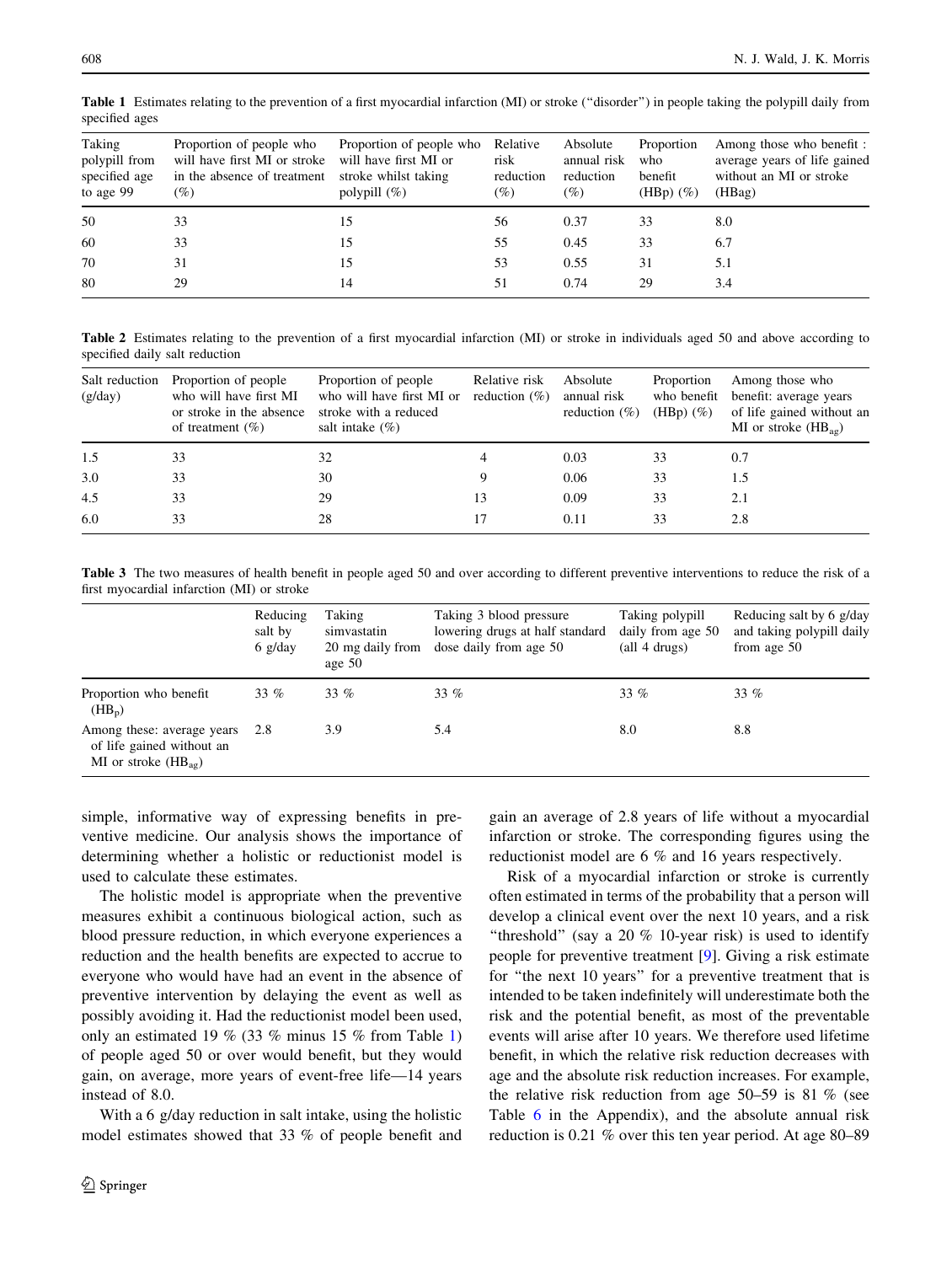the relative risk reduction is 55 % and the corresponding absolute annual risk reduction is 1.0 %. Another problem with using risk to prompt intervention is that it is the size of the health benefit of the proposed treatment that is relevant, rather than the risk itself. It is the translation of the reduction in incidence rates into extended years of life that is important. Identifying a high risk group without an effective treatment is pointless. It is the final benefit that needs to be the basis for decision making, and the estimate of health benefit should be life-long, not time limited.

Regardless of whether, in a particular context, the reductionist or holistic model is appropriate, the two specified measures of health benefit overcome limitations associated with the use of relative and absolute risk reduction, but the latter are still needed to calculate the two specified measures of health benefit. Our estimate of the benefit is robust for two reasons. First the estimates of relative risk reduction come from the results of large cohort studies and many randomized trials that show considerable consistency between studies. Second, sensitivity analyses showed that estimation of the specified health benefits were robust to small changes in the estimates of relative risk reduction, with an approximate proportional relationship between relative risk reduction and years of life gained without a myocardial infarction or stroke. So, for example, a 5 % change in the relative risk reduction would result in about a 5 % change in years of life gained. Sensitivity analyses also showed that changes in the incidences of the disorders in question affect the percentage of people who benefit from preventive interventions to an approximately proportionate extent, so that, for example, doubling the incidence in our examples increases the proportion of people who benefit from 33 to 50 %, or from 1:2 to 2:2. However, among those who benefit, the gain in life without the specified disorders remains similar.

Sometimes the benefit from a health intervention is expressed as the number needed to treat (NNT), which is the inverse of the absolute risk reduction. The NNT defined in this way is valid under the reductionist model, but not under the holistic model. The benefit from a health intervention is also sometimes expressed as the years of life gained divided by the number of people who adopt the preventive intervention. This is misleading, because some people who adopt the intervention cannot possibly benefit, for example, a person who takes a statin and dies in a road traffic accident a month later or someone who simply stops treatment. Instead of estimating the benefit to everyone adopting the intervention, it is more informative to separately estimate the proportion of people who will benefit, and among them estimate the average years of life gained without a clinical event the treatment prevents.

If the age-specific incidence rate of serious adverse effects were known, these could be included in the life table analysis together with the incidence of myocardial infarction or stroke. The benefit is then the avoidance of all these outcomes rather than preventing a myocardial infarction or stroke only. In our examples, the issue is minor, because there is strong evidence that salt reduction and the components of the polypill are almost free from serious adverse effects, with the exception of the rare occurrence of statin induced rhabdomyolysis. If this were included as a hazard, neither the percentage of people who benefit nor the years of life gained would differ at the level of precision used here, because of the rarity of the adverse reaction. Current estimates suggest that statin therapy may increase the risk of clinical diabetes by about 9 % [[10\]](#page-7-0). Our method allows for any increase in the risk of myocardial infarctions and stroke arising in this way, but not for other complications of diabetes.

In this paper we consider years of life gained without an incident myocardial infarction or stroke. The same method of analysis as that described here could be applied to the prevention of death from these disorders, in which case the proportion of people benefitting would be less as not everyone who has a myocardial infarction or stroke will die from these disorders, but the years of life gained would be greater due to the inclusion of years of life after a first clinical event, as well as years gained before such an event. We selected myocardial infarction and stroke since they are ''hard'' end points for which estimates of incidence are available. Had, for example, angina been included, the benefits would have been greater.

The approach we propose, which is based on using standard life-table methods could, to advantage, be readily adopted, relying on estimates of relative and absolute risk reductions and data on cause-specific mortality from national vital statistics. The calculations are straightforward. Lifetable methods are often used in economic cost-benefit analyses, but less so in papers that assess only health benefits.

In summary, the health benefits of preventive interventions are usefully presented in terms of the proportion of people receiving an intervention who benefit from it and their average years of life gained. These two measures overcome the apparent contradictory impressions arising from reporting estimates of the absolute and relative risk reduction. In the prevention of chronic disease, where the biological actions of an intervention exhibit continuous effects, the two measures of health benefit, calculated using the holistic model, provide a simple and accurate summary of the impact of the intervention for individuals and for populations as a whole.

Acknowledgments We thank Malcolm Law for his contribution to discussions that led to this paper and Jeff Aronson, Jonathan Bestwick, Antony Bron, Jack Cuzick, James Haddow, Glenn Palomaki, Peter Sasieni, and David Wald for their comments on the paper.

Conflict of interest Nicholas Wald jointly holds European Canadian and US patents (EU1272220 priority date 10 April 2000) for a combination pill for the prevention of cardiovascular disease and has an interest in its development.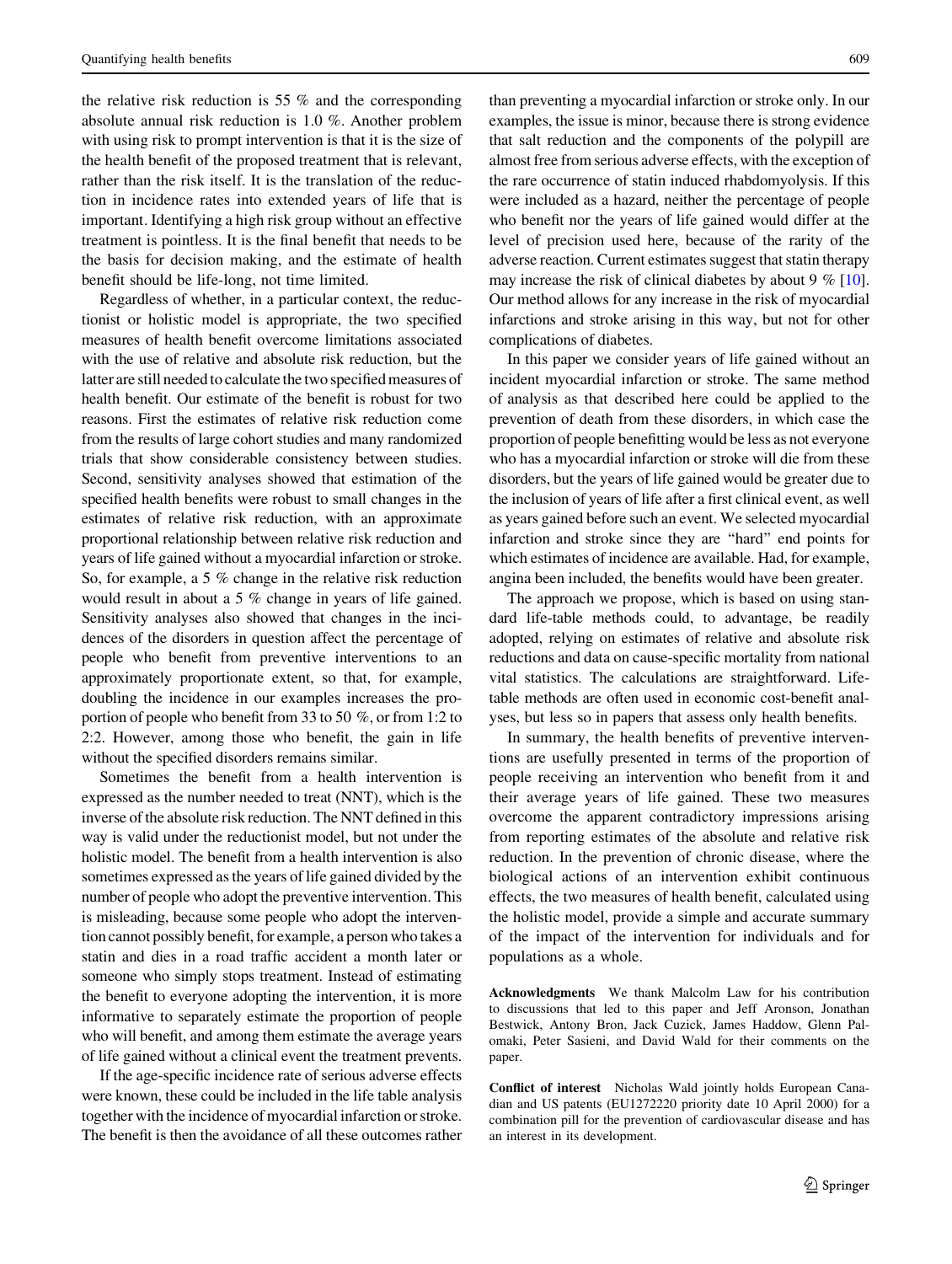<span id="page-5-0"></span>Open Access This article is distributed under the terms of the Creative Commons Attribution License which permits any use, distribution, and reproduction in any medium, provided the original author(s) and the source are credited.

#### Appendix

To assess the health benefits arising from the prevention of myocardial infarction and stroke through taking a polypill or through reducing salt intake the following data were used.

- 1. The incidence of first myocardial infarction or stroke in England and Wales in 2010 in people not taking statins or blood pressure drugs
- 2. The age specific relative risks of a stroke or myocardial infarction whilst on the polypill
- 3. The age-specific relative risks of a stroke or myocardial infarction due to salt reduction
- 4. The age-specific mortality from all causes other than myocardial infarctions or strokes in England and Wales 2010

These are estimated below in the correspondingly numbered sections.

## 1. The incidence of first myocardial infarction or stroke in England and Wales in 2010 in people not taking statins or blood pressure drugs

To estimate this, we first used published estimates of the incidence of these disorders in 1985–1995 (section headed ''Annual incidence of first myocardial infarction (MI) and stroke from 1985–95 [11]'') and then adjusted them for the reductions in incidence that occurred between 1995 and 2010 (section headed ''Allowing for the decrease in incidence from 1985–95 to 2010''), and then took account of the fact that about 30 % of people aged 50 and older were taking statins or blood pressure drugs in 2010 (section headed '['Allowing for the current use of components of the](#page-6-0) [polypill in 2010'](#page-6-0)').

Annual incidence of first myocardial infarction (MI) and stroke from 1985 to 1995 [\[11](#page-7-0)]

The following unpublished weighted logistic regression equations from the meta-analysis reported by Law et al. [\[11](#page-7-0)] were used to obtain yearly age specific incidence rates for men:

incidence of first  $MI = \exp(-8.9041 + 0.06148 \times$ years)/ $[1 + \exp(-8.9041 + 0.06148 \times \text{years})]$ , and incidence of first stroke =  $\exp(-11.3454 + 0.08769 \times$ years)/ $[1 + \exp(-11.3454 + 0.08769 \times \text{years})]$ .

For women:

incidence of first  $MI = exp(-12.5712 + 0.10332 \times$ years)/[1 + exp( $-12.5712 + 0.10332 \times$  years)], and incidence of first stroke =  $\exp(-11.8133 + 0.09112 \times$ years)/ $[1 + \exp(-11.8133 + 0.09112*)$ years)]

Allowing for the decrease in incidence from 1985–95 to 2010

The above incidence estimates relate to 1985–1995. Since then mortality from myocardial infarction and stroke has decreased [ONS 1985–1995 [\[12](#page-7-0)] versus ONS 2010 [\[2](#page-7-0)]; column 3 in Table 4 (Appendix)] as a result of both a decrease in incidence and a decrease in case-fatality. Two studies [\[13,](#page-7-0) [14\]](#page-7-0) reported the contributions to the decrease in mortality arising from a decrease in incidence (I) compared with a decrease in case fatality (CF) (column 4 in Table 4 (Appendix)). The decrease in incidence of first MI and strokes from 1985–95 to 2010 (column 5) was estimated using the results of these two studies and assuming I and CF changed, over time, by the same proportion (P) (so that the decrease in incidence is  $P \times I$ and the decrease in case fatality is  $P \times CF$ ). Then the decrease in mortality is  $1 - [(1 - P \times I) (1 - P \times CF)]$ . For example in the second row of Table 4 (Appendix) the decrease in mortality is 67 %, so  $0.67 = 1 - (1 - 0.30P) (1 - 0.43P)$ which can be rearranged so that  $0.129P^2 - 0.73P +$  $0.67 = 0$ . This quadratic equation has two solutions;  $P = 1.15$  and  $P = 4.51$ .  $P = 4.51$  leads to a decrease in incidence  $>100$  %, which is not possible, so the decrease in incidence,  $P \times I = 1.15 \times 30 \% = 35 \%$  (as given in col 5).

The age specific incidence of a first myocardial infarction and stroke in 2010 was estimated by multiplying the estimated decreases in incidence from 1985–95 to 2010 (column 5 in Table 4 (Appendix)) by the logistic regression equations for the age specific incidence of a first myocardial infarction and stroke in 1985–95 given in the section above headed ''Annual incidence of first myocardial infarction (MI) and stroke from 1985 to 1995''.

Table 4 Estimation of the decrease in incidence of first myocardial infarction (MI) and stroke from 1985–95 to 2010

| Gender | Disorder | Observed<br>decrease in<br>mortality $(\%)$<br>from<br>$1985 - 95$ to<br>2010 | Decrease in<br>incidence<br>compared with<br>reduction in<br>case fatality<br>$(\%)$ [13, 14] | Estimated<br>decrease in<br>incidence $(\%)$<br>from<br>$1985 - 95$ to<br>2010 |
|--------|----------|-------------------------------------------------------------------------------|-----------------------------------------------------------------------------------------------|--------------------------------------------------------------------------------|
| Female | MI       | 76                                                                            | 31:29                                                                                         | 53                                                                             |
| Female | Stroke   | 67                                                                            | 30:43                                                                                         | 35                                                                             |
| Male   | МI       | 69                                                                            | 33:24                                                                                         | 51                                                                             |
| Male   | Stroke   | 64                                                                            | 30:43                                                                                         | 33                                                                             |
|        |          |                                                                               |                                                                                               |                                                                                |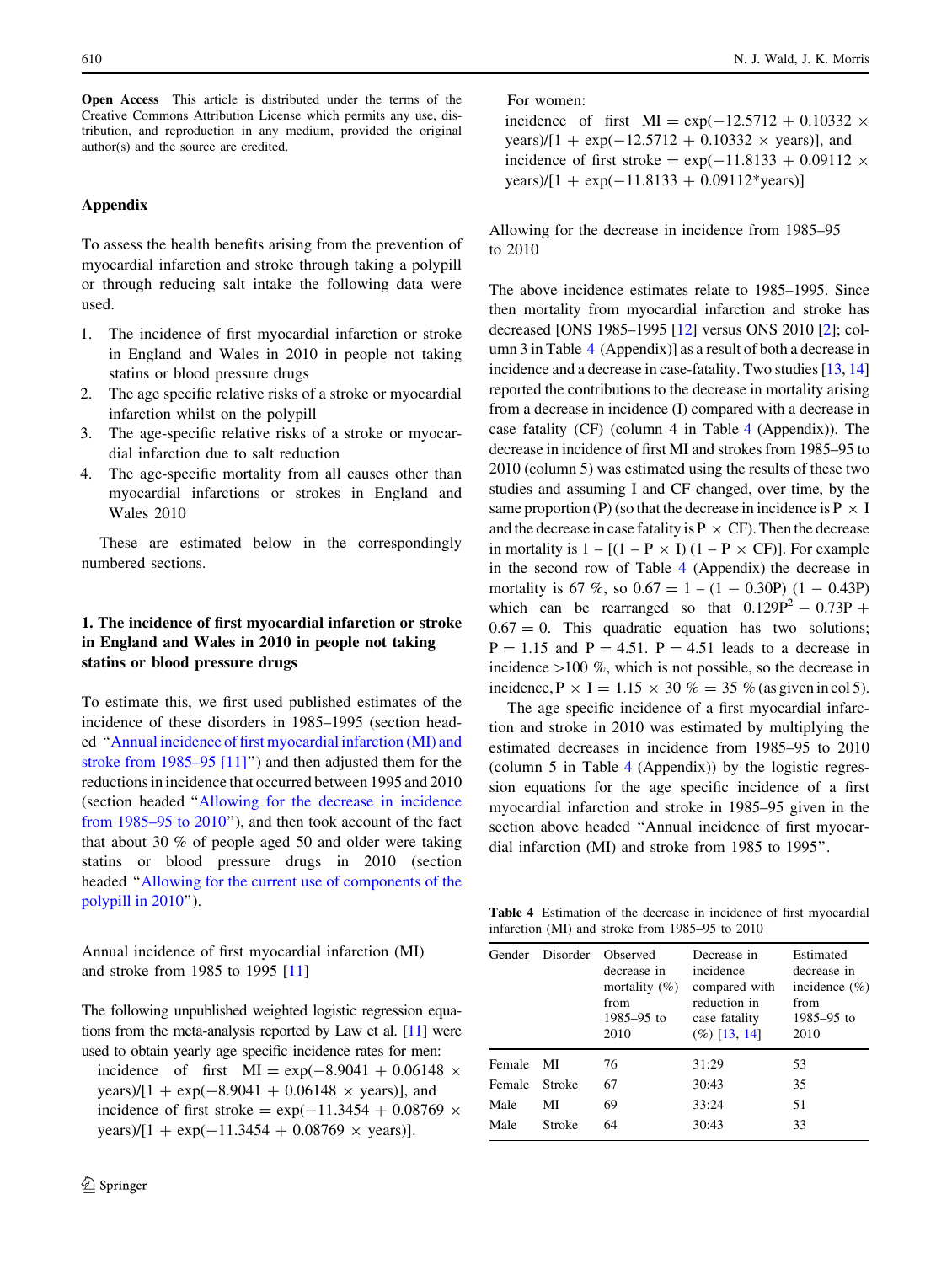<span id="page-6-0"></span>Table 5 Age specific relative risk estimates

| Age<br>taking<br>polypill | Relative risk of<br>a first stroke on<br>daily polypill <sup>a</sup> | Relative risk of a first<br>myocardial infarction<br>on daily polypill <sup>a</sup> |
|---------------------------|----------------------------------------------------------------------|-------------------------------------------------------------------------------------|
| 50                        | 0.26                                                                 | 0.13                                                                                |
| 60                        | 0.31                                                                 | 0.23                                                                                |
| 70                        | 0.38                                                                 | 0.33                                                                                |
| 80                        | 0.51                                                                 | 0.37                                                                                |
|                           | 0.51                                                                 | 0.37                                                                                |
|                           |                                                                      |                                                                                     |

<sup>a</sup> Polypill contained amlodipine 2.5 mg, losartan 25 mg, hydrochlorothiazide 12.5 mg and simvastatin 20 mg

Table 6 Average relative risk reductions (%) of a first myocardial infarction or stroke according to age at starting polypill and years of follow-up

| Years of  |    | Age starting to take polypill daily |    |    |
|-----------|----|-------------------------------------|----|----|
| follow up | 50 | 60                                  | 70 | 80 |
| 10        | 81 | 74                                  | 64 | 55 |
| 20        | 75 | 67                                  | 57 | 51 |
| 30        | 68 | 59                                  | 53 |    |
| 40        | 60 | 55                                  |    |    |
| 50        | 56 |                                     |    |    |

Allowing for the current use of components of the polypill in 2010

Around 30 % of people aged 50–99 were currently taking blood pressure lowering drugs [[15\]](#page-7-0) or statins [[16\]](#page-7-0) in 2010. Therefore the estimated age specific incidence in 2010 at each age was adjusted by  $1/(0.7 + 0.3 \times \text{age specific})$ relative risk as given in Table 5 (Appendix)) to estimate the incidence in people not taking statins or blood pressure drugs. Details of the estimation of the age specific relative risks are given below.

## 2. Estimating the age specific relative risks of a stroke or myocardial infarction or stroke on the polypill

Table 5 (Appendix) shows the age specific relative risk of a first myocardial infarction or stroke based on three sources [[4](#page-7-0)–[7](#page-7-0)]. The age specific relative risk estimates by single year of age for people aged 50–90 were obtained by linear interpolation using the relative risks in Table 5 (Appendix). For people age 90 and above the relative risks were assumed to be constant.

The relative risk reduction on the polypill taken daily decreases with age (see Table 5 (Appendix)) and therefore the average relative risk reduction in people age 50 and over (56 % in Table 6 (Appendix)) is lower than in

|               |                                                                      | Table 7 Reduction in systolic blood pressure (SBP) and age specific relative risk estimates of a first myocardial infarct (MI) or stroke according to age and salt intake reduction |                 |                                                                      |        |               |                                                                      |        |                 |                                                                      |        |
|---------------|----------------------------------------------------------------------|-------------------------------------------------------------------------------------------------------------------------------------------------------------------------------------|-----------------|----------------------------------------------------------------------|--------|---------------|----------------------------------------------------------------------|--------|-----------------|----------------------------------------------------------------------|--------|
| Age 1.5 g/day |                                                                      |                                                                                                                                                                                     | $3.0$ g/day     |                                                                      |        | 4.5 g/day     |                                                                      |        | 6 g/day         |                                                                      |        |
| mmHg<br>SBP   | Relative risk Relative risk<br>reduction in of a first MI of a first | stroke                                                                                                                                                                              | $m m$ Hg<br>SBP | Relative risk Relative risk<br>reduction in of a first MI of a first | stroke | mmHg<br>SBP   | Relative risk Relative risk<br>reduction in of a first MI of a first | stroke | $m m$ Hg<br>SBP | Relative risk Relative risk<br>reduction in of a first MI of a first | stroke |
|               | 0.87                                                                 | 0.83                                                                                                                                                                                |                 | 0.76                                                                 | 0.68   | $\frac{4}{9}$ | 0.66                                                                 | 0.56   | $\frac{6}{6}$   | 0.58                                                                 | 0.47   |
| 23            | 0.85                                                                 | 0.76                                                                                                                                                                                |                 | 0.72                                                                 | 0.58   | $\frac{6}{9}$ | 0.61                                                                 | 0.44   | 9.2             | 0.52                                                                 | 0.34   |
|               | 0.85                                                                 | 177                                                                                                                                                                                 |                 | 0.72                                                                 | 0.60   |               | 0.61                                                                 | 0.46   | 10.3            | 0.52                                                                 | 0.35   |
|               | 0.87                                                                 | $_{\rm 0.80}$                                                                                                                                                                       |                 | 0.75                                                                 | 0.65   |               | 0.65                                                                 | 0.52   | 10.8            | 0.57                                                                 | 0.42   |
|               | ୨ଁ                                                                   | 0.87                                                                                                                                                                                |                 | 0.81                                                                 | 0.76   | 8.2           | 0.72                                                                 | 0.66   | $\frac{0}{11}$  | 0.65                                                                 | 0.57   |
|               |                                                                      |                                                                                                                                                                                     |                 |                                                                      |        |               |                                                                      |        |                 |                                                                      |        |